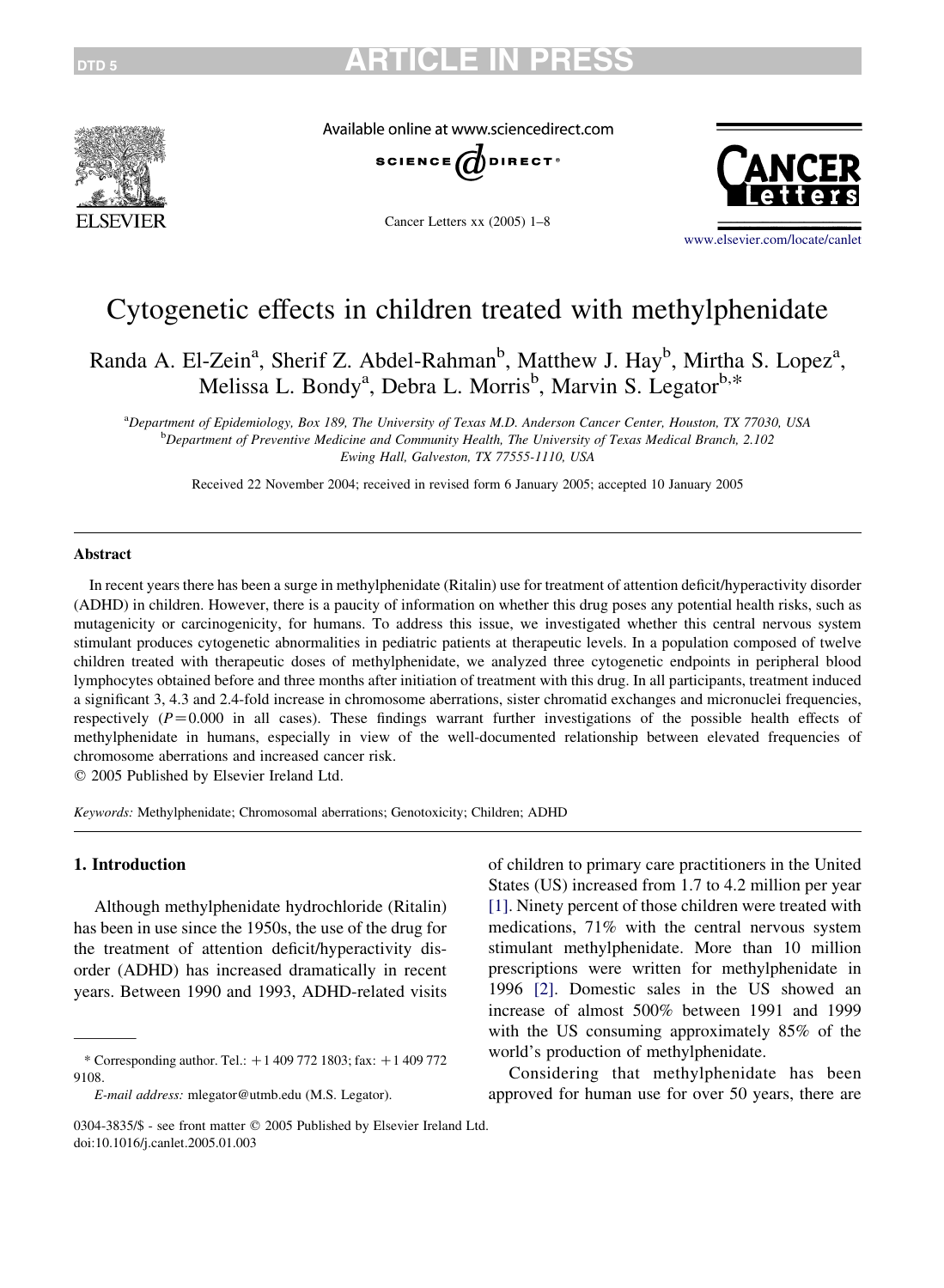surprisingly few studies on the potential for serious side effects, such as mutagenicity and carcinogenicity, in animals or in humans. In a comprehensive 2-year carcinogenicity study in F344 rats and B6C3F1 mice [\[3\],](#page-6-0) there was a significant increase in hepatocellular tumors in both male and female mice, but not in rats, at the highest dose tested. In another study, methylphenidate caused a decrease in spontaneous mammary gland tumors in female rats [\[4\]](#page-6-0). In mutagenicity tests, methylphenidate did not cause mutations in vitro in bacteria or in cultured mammalian cells [\[5–8\].](#page-6-0) In cell transformation assays, methylphenidate did not transform rat or mouse cells in culture [\[9–10\].](#page-6-0) Increases in chromosomal aberrations (CAs) and sister chromatid exchanges (SCEs) were reported in a study of Chinese hamster ovary cells in culture [\[6,11\]](#page-6-0) and an increase in SCEs was observed in an in vitro study with human lymphocytes [\[12\]](#page-6-0).

The lack of chronic studies in humans that address the long term effects of methylphenidate intake, the report of a positive 2-year cancer study in mice, and results from genotoxicity assays prompted the present investigation. Since children can be more vulnerable to genotoxic agents than adults, the study was conducted on a pediatric population to determine if this central nervous system stimulant produces cytogenetic abnormalities in children at therapeutic levels.

### 2. Materials and methods

#### 2.1. Study design and subjects

A total of 35 children volunteered for the study. They had all been referred to a pediatric clinic at the University of Texas Medical Branch (UTMB) for evaluation of ADHD and consideration of treatment. The study participants were either children that were already patients at the clinic or children that had been referred specifically for behavioral evaluation. Eighteen children out of the thirty-five volunteers were eligible to be enrolled in this pilot study. Details of the clinical evaluation and criteria for enrollment are given in the following section. After being informed of the study, a parent or guardian signed an informed consent that was approved by the Institutional Review Board of UTMB, the child also assented, and the study participant was then enrolled. The study was designed so that each participant served as his or her own control. None of the children was known to be taking methylphenidate before entering into the study. A 10 ml blood sample was taken before starting methylphenidate, and a second blood sample was collected after three months of treatment with this drug. During the course of the treatment, six subjects were switched to other medications; thus, a total of 12 children completed the study.

#### 2.2. Clinical evaluation and treatment

Each potential study subject had an appointment with, and was seen by a pediatrician experienced in diagnosing ADHD and other behavioral problems for a thorough behavioral evaluation. This evaluation included obtaining behavioral checklists from parents and teachers, interviewing the parents, and talking with and examining each child. The diagnosis of ADHD was made using the DSM IV Criteria in accordance with the current recommendations of the American of Academy of Pediatrics [\[13\].](#page-7-0) Each child that received the diagnosis of ADHD had to have had attention problems, hyperactive/impulsive problems, or both. These problems had to be ongoing for more than six months, had to have occurred prior to the child's seventh birthday, and had to be present in more than one setting and be more severe than in other children. Most importantly, these problems had to make it difficult for the child to function at home, in school and/or in social settings. The majority of the clinic appointments were 45–60 min in length. Of the children who were diagnosed, 18 were treated with methylphenidate; these were the children who were originally enrolled in the study. The selection of the type of medication to be used was solely a medical decision made by the child's pediatrician. If the diagnosis of ADHD was not made, no medication was prescribed, or if methylphenidate was not prescribed, the child was not eligible for the study. Therapeutic doses of methylphenidate ranged from 20 to 54 mg/day for the children enrolled in this study.

### 2.3. Cytogenetic analyses

Cytogenetic evaluations using multiple techniques were conducted on peripheral blood lymphocyte (PBL)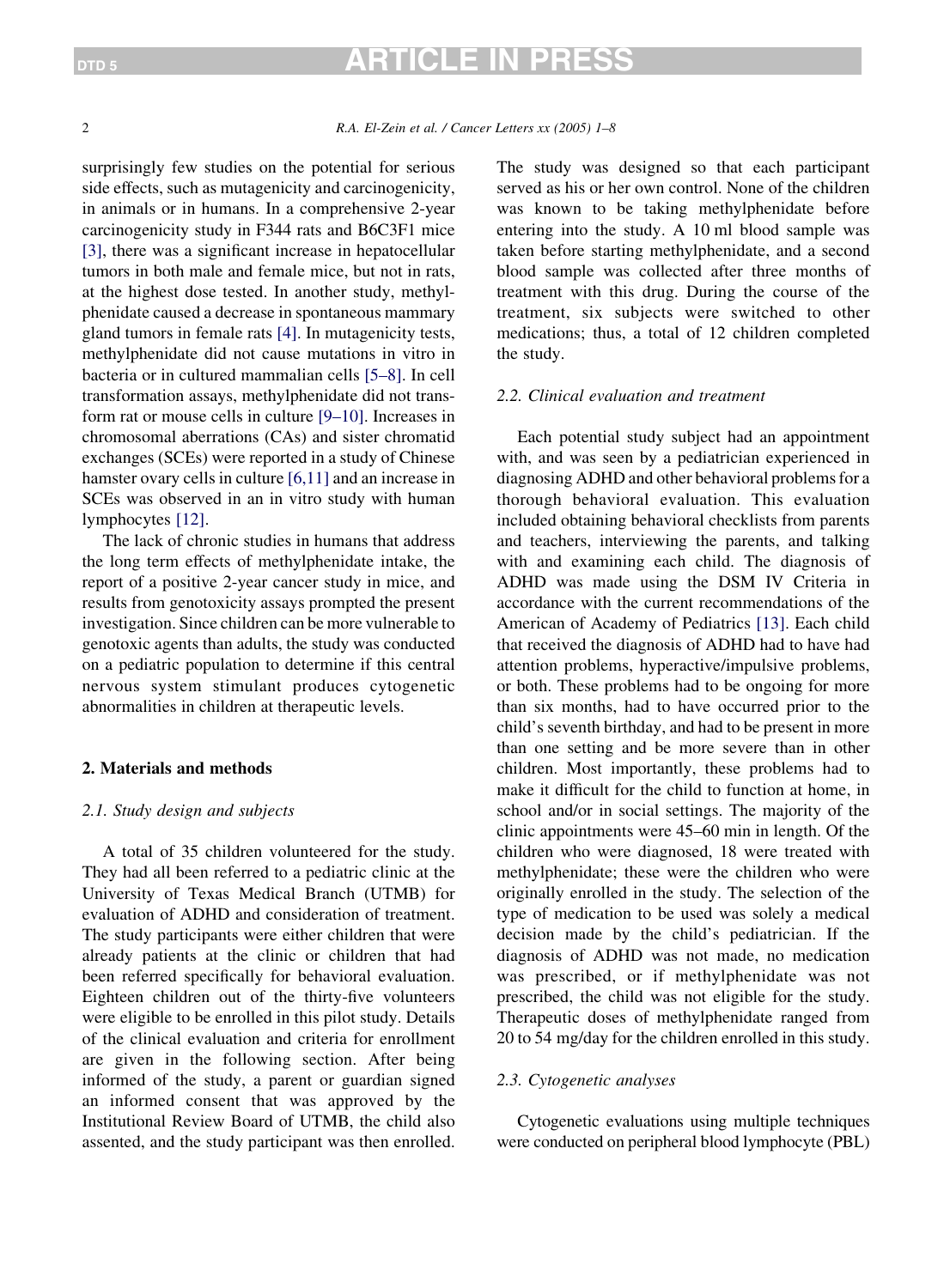samples collected from all study subjects. The first evaluation was done before the start of the methylphenidate treatment. The second evaluation was done three months after the initiation of methylphenidate treatment. Cytogenetic evaluations of all participants were conducted using three different standard protocols: (1) a conventional cytogenetic assay that evaluates CA frequencies [\[14\]](#page-7-0), (2) a SCE assay, which detects crossing-over events between the sister chromatids of a chromosome [\[15\]](#page-7-0) and (3) a micronucleus (MN) assay that detects damage to chromosomes or to the mitotic apparatus[\[16\]](#page-7-0). The MN assay also allows for scoring of nucleoplasmic bridges (NPB), which are markers of chromosome rearrangements such as dicentric or ring chromosomes [\[17\].](#page-7-0) The use of multiple cytogenetic endpoints ensured the detection of different types of genetic damage and allowed for a better understanding of the underlying mechanisms of methylphenidateinduced genetic damage.

Blood cultures from all the samples (initial and three months after treatment) were harvested and stored at  $-20$  °C until the slides were prepared and coded for blind scoring by two experienced slide readers who were not aware of their origin. Fifty metaphase cells from each individual's blood sample were scored for CA. For SCEs, 25 metaphases were scored, and for the MN assay, 1000 binucleated cells were scored.

#### 2.4. Statistical analyses

The data was computed using the means of the preand post-treatment measurements and the standard error of the change in the means. The Minitab computer program (Minitab Inc, version 14) was used to perform a paired t-test on each of the variables (pre- and posttreatment) yielding P-values, all of which were zero to 3 decimal places, and 95% level confidence intervals for the change in means (corresponding to a 0.05 level of significance for testing purposes).

### 3. Results

#### 3.1. Study subjects

Out of 18 enrolled individuals, 12 study subjects successfully completed the study with three months of treatment with methylphenidate. The mean age of the children was  $8.5 \pm 3.5$  years. There were 10 males and 2 females in the study. There were 6 Caucasians, 4 African Americans and 2 Hispanic children. The mean  $\pm$  SD of the height of the children was 50.8 $\pm$ 7.25 inches (range 39–60 inches) and their mean  $\pm$  SD weight was  $69.09 \pm 32.16$  lbs. Results from only 11 study subjects were generated before and 3 months after methylphenidate treatment for the SCE and MN assays due to failure of the cultures for these assays in one study participant.

#### 3.2. Chromosome aberration results: individual data

For all the study participants  $(n=12)$ , 50 metaphase cells were analyzed for CA at two different time points: at baseline (before the start of the medication) and 3 months after the beginning of methylphenidate treatment. Chromatid-type aberrations, chromosome-type aberrations and total breaks were recorded. All of the chromatid-type aberrations that were recorded were frank chromatid breaks. Chromosome-type aberrations were mainly deletions and each deletion was counted as two breaks. Gaps were also recorded, but not included in the final aberration frequencies computation. Detailed information on the chromosome aberration findings for each individual studied is presented in [Table 1](#page-3-0).

### 3.3. Sister chromatid exchange results: individual data

For all study participants, 25 metaphase cells were analyzed at baseline and at 3 months after methylphenidate treatment. The number of SCEs in each cell was recorded, and the mean number per 25 metaphases for each individual was calculated. [Fig. 1](#page-4-0) shows the results from 11 individuals enrolled in the study. A significantly higher mean number of SCEs  $(P=0.000)$  was observed in the PBLs of every volunteer after the 3 months of methylphenidate treatment. It is noteworthy that while participant #1 had an unusually high background level of SCEs, there was still an increase in the SCEs after treatment with methylphenidate.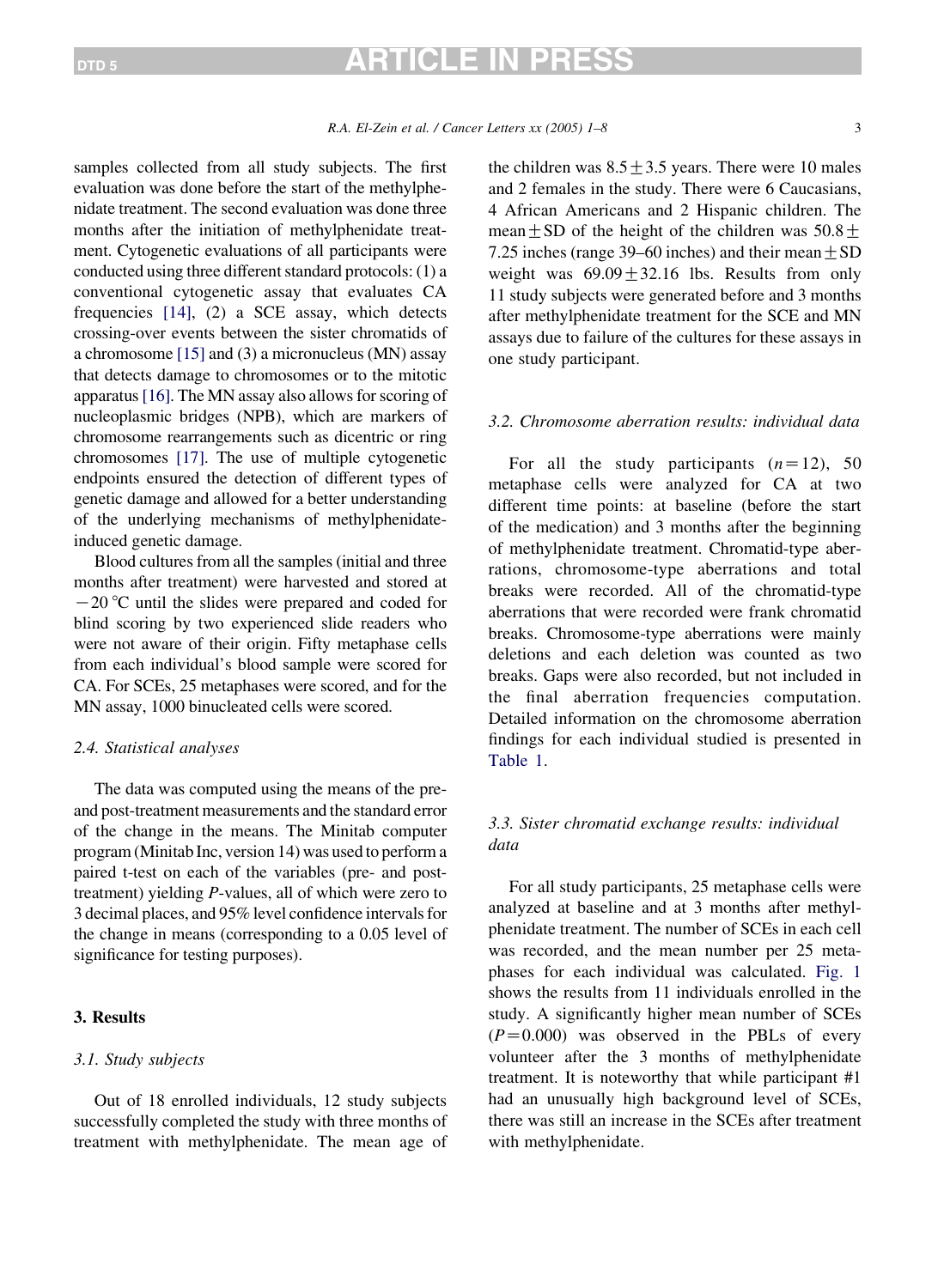<span id="page-3-0"></span>4 R.A. El-Zein et al. / Cancer Letters xx (2005) 1–8

Table 1

The number and type of chromosome and chromatid aberrations before and 3 months after methylphenidate treatment in each study participant

| Partici-<br>$\mathsf{pant}^\mathsf{a}$ | #Cells<br>scored | #Chromo-<br>some aber-<br>rations | #Chroma-<br>tid aberra-<br>tions | #Gaps <sup>b</sup> | #Total<br>breaks <sup>c</sup> |
|----------------------------------------|------------------|-----------------------------------|----------------------------------|--------------------|-------------------------------|
| $\mathbf{1}$                           | 50               | $\mathbf{1}$                      | $\mathbf{1}$                     | $\mathbf{1}$       | 3                             |
| 1R                                     | 50               | $\mathbf{1}$                      | $\overline{c}$                   | $\overline{2}$     | $\overline{4}$                |
| $\mathfrak{2}$                         | 50               | $\theta$                          | $\mathbf{1}$                     | 1                  | 1                             |
| 2R                                     | 50               | 1                                 | $\mathbf{1}$                     | 1                  | 3                             |
| 3                                      | 50               | $\overline{0}$                    | $\mathbf{1}$                     | $\mathbf{1}$       | $\mathbf{1}$                  |
| 3R                                     | 50               | $\overline{c}$                    | $\mathbf{1}$                     | 3                  | 5                             |
| $\overline{4}$                         | 50               | $\overline{0}$                    | $\theta$                         | 1                  | $\overline{0}$                |
| 4R                                     | 50               | 1                                 | $\mathbf{1}$                     | $\boldsymbol{2}$   | 3                             |
| 5                                      | 50               | $\overline{0}$                    | $\overline{c}$                   | $\mathbf{1}$       | $\mathfrak{2}$                |
| 5R                                     | 50               | $\overline{0}$                    | 5                                | $\overline{2}$     | 5                             |
| 6                                      | 50               | 1                                 | $\overline{0}$                   | $\theta$           | $\overline{c}$                |
| 6R                                     | 50               | $\overline{c}$                    | $\mathbf{1}$                     | $\overline{4}$     | 5                             |
| 7                                      | 50               | $\mathbf{0}$                      | 2                                | 1                  | $\mathfrak{2}$                |
| 7R                                     | 50               | 1                                 | 7                                | 5                  | 9                             |
| 8                                      | 50               | $\theta$                          | $\mathbf{1}$                     | $\Omega$           | $\mathbf{1}$                  |
| 8R                                     | 50               | $\overline{0}$                    | 6                                | 3                  | 6                             |
| 9                                      | 50               | $\mathbf{1}$                      | $\overline{0}$                   | $\mathbf{1}$       | $\mathbf{2}$                  |
| 9R                                     | 50               | 1                                 | 3                                | 5                  | 5                             |
| 10                                     | 50               | $\overline{0}$                    | $\overline{\mathbf{c}}$          | $\overline{0}$     | $\overline{\mathbf{c}}$       |
| 10R                                    | 50               | 1                                 | 3                                | $\overline{4}$     | 5                             |
| 11                                     | 50               | $\theta$                          | 3                                | 1                  | 3                             |
| 11R                                    | 50               | 1                                 | 6                                | 3                  | 8                             |
| 12                                     | 50               | $\overline{0}$                    | $\mathbf{1}$                     | $\boldsymbol{2}$   | $\mathbf{1}$                  |
| 12R                                    | 50               | $\mathbf{1}$                      | $\mathbf{1}$                     | 6                  | 3                             |

<sup>a</sup> R indicates samples collected from the same individual 3 months after the start of methylphenidate treatment.

Gaps were reported but not included in the total number of breaks.

Each chromosome-type aberration was counted as two breaks.

#### 3.4. Micronucleus assay results: individual data

For all the 11 study participants from whom MN data was obtained, 1000 binucleated cells were analyzed at two different time points: at baseline and 3 months after the initiation of methylphenidate treatment. The number of micronuclei (a marker of chromosome breakage and loss) per 1000 binucleated cells was recorded. [Fig. 2](#page-4-0) shows the MN results for each study subject. These results were similar to the results of the conventional CA and the SCE assays. A significantly higher frequency of MN  $(P=0.000)$ was observed in PBLs from each study participant after the 3 months of methylphenidate treatment. The number of nucleoplasmic bridges (NPB, a marker of chromosome rearrangements) per 1000 binucleated cells was also recorded. [Fig. 3](#page-5-0), shows the results for each study subject. A significantly higher frequency of bridges ( $P = 0.000$ ) was observed in PBLs after 3 months of methylphenidate treatment in all the study subjects.

#### 3.5. Cytogenetic summary data

[Table 2](#page-5-0) summarizes all of the cytogenetic findings of the current study. A significantly higher frequency of aberrant cells, expressed as total breaks per 50 cells, was observed in PBLs of all study subjects after treatment with methylphenidate for 3 months. The mean CA frequency after 3 months of treatment was 5.08, which is approximately a three-fold increase over the observed baseline mean CA frequency of 1.67 per 50 cells ( $P = 0.000$ ). The 95% confidence interval for the change in means before and after treatment was 2.44–4.62. A significantly higher mean number of SCEs ( $P = 0.000$ ) was observed in PBLs of all study subjects after the 3 months of methylphenidate treatment. The mean number of SCE after 3 months of treatment was 26.27, which was about a 4.3-fold increase over the observed baseline SCE level of 6.09. The 95% confidence interval for the change in means before and after treatment was 12.59–27.76. The mean MN frequency per 1000 cells after 3 months of treatment in all study subjects was 8.46 which is approximately a 2.4-fold increase over the observed baseline MN frequency of 3.55 per 1000 cells ( $P=0.000$ ). The 95% confidence interval for the change in means before and after treatment was 3.04–6.77. The mean NPB per 1000 cells after 3 months of treatment was 6.18, which is approximately 2.8-fold higher ( $P=0.000$ ) than the observed baseline NPB frequency of 2.18 per 1000 cells. The 95% confidence interval for the change in means before and after treatment was 2.59–5.40.

### 4. Discussion

To our knowledge, this is the first study that addresses the potential clastogenic effects associated with methylphenidate treatment in children. The study was designed so that each individual served as his or her own control. Thus, any increase in cytogenetic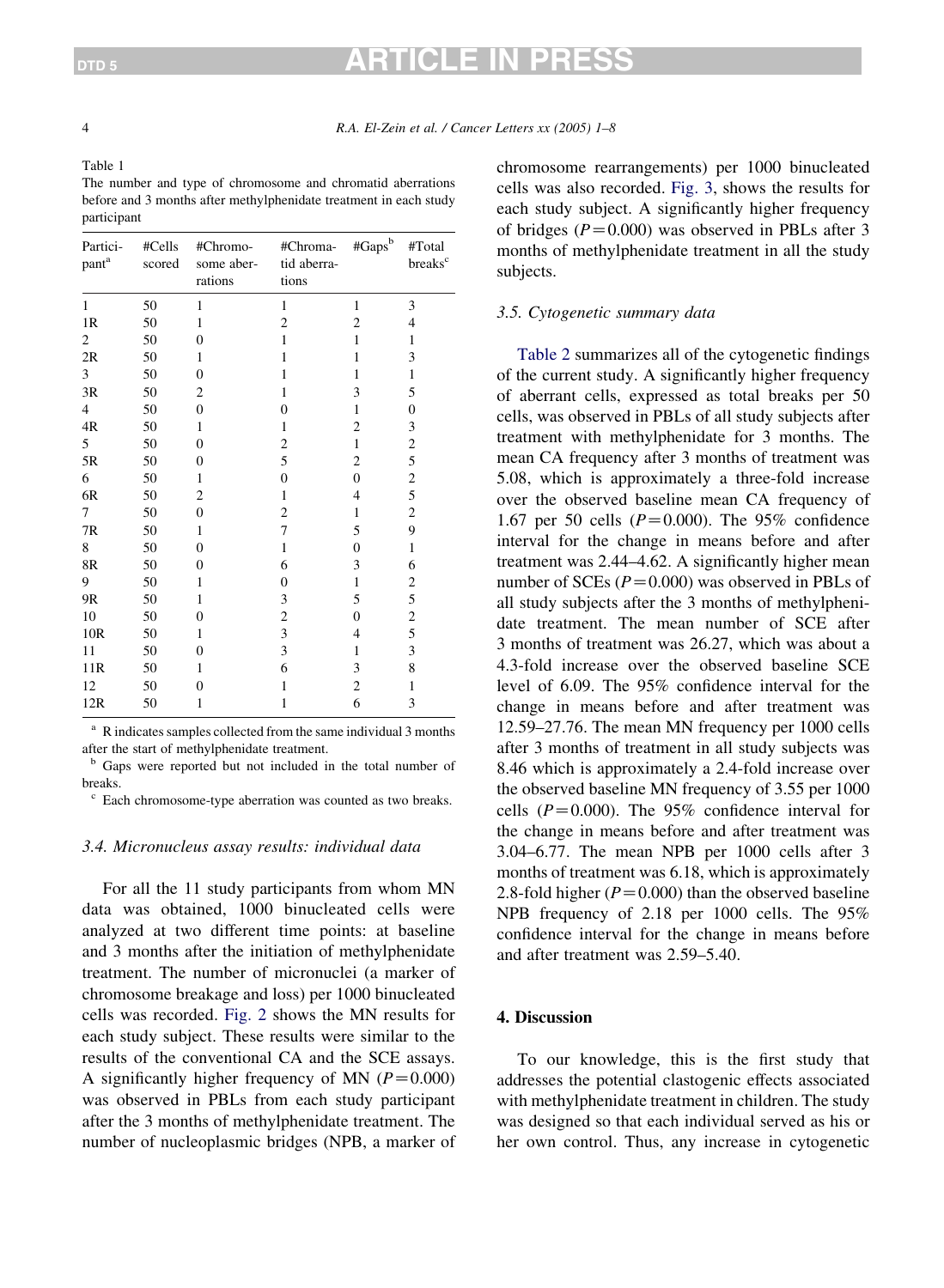R.A. El-Zein et al. / Cancer Letters  $xx$  (2005)  $1-8$  5

<span id="page-4-0"></span>

Fig. 1. Mean number of sister chromatid exchanges per 25 cells in each study subject before and 3 months after methylphenidate treatment.

endpoints observed after treatment could be directly attributed to the treatment. A baseline level for each biomarker of genetic damage was established prior to treatment with methylphenidate, and the possible effect of the treatment on that biomarker was determined after three months on the drug. In addition, several markers of genotoxicity were utilized for each sample to give a more comprehensive measure of any potential genotoxic effect that this drug may have. This design optimized the acquisition of relevant data even with a relatively small number of participants, and allowed the achievement of meaningful conclusions while controlling for the effect of

any potential confounders, such as dietary factors or other exposures.

In every individual examined, there was a statistically significant increase in every genotoxic endpoint analyzed with P-values equal to zero (up to the fourth decimal) for each of the parameters tested, and 95% confidence intervals for the difference in means quite far from zero. Despite previous evidence that methylphenidate did not cause an increase in MN in mice [\[7\]](#page-6-0), this study clearly indicates that the use of methylphenidate is associated with an increase in MN in children treated with this drug. In the mouse MN assay, the animals were only treated once with



Fig. 2. Mean number of micronuclei in 1000 binucleated cells in each study subject before and 3 months after methylphenidate treatment.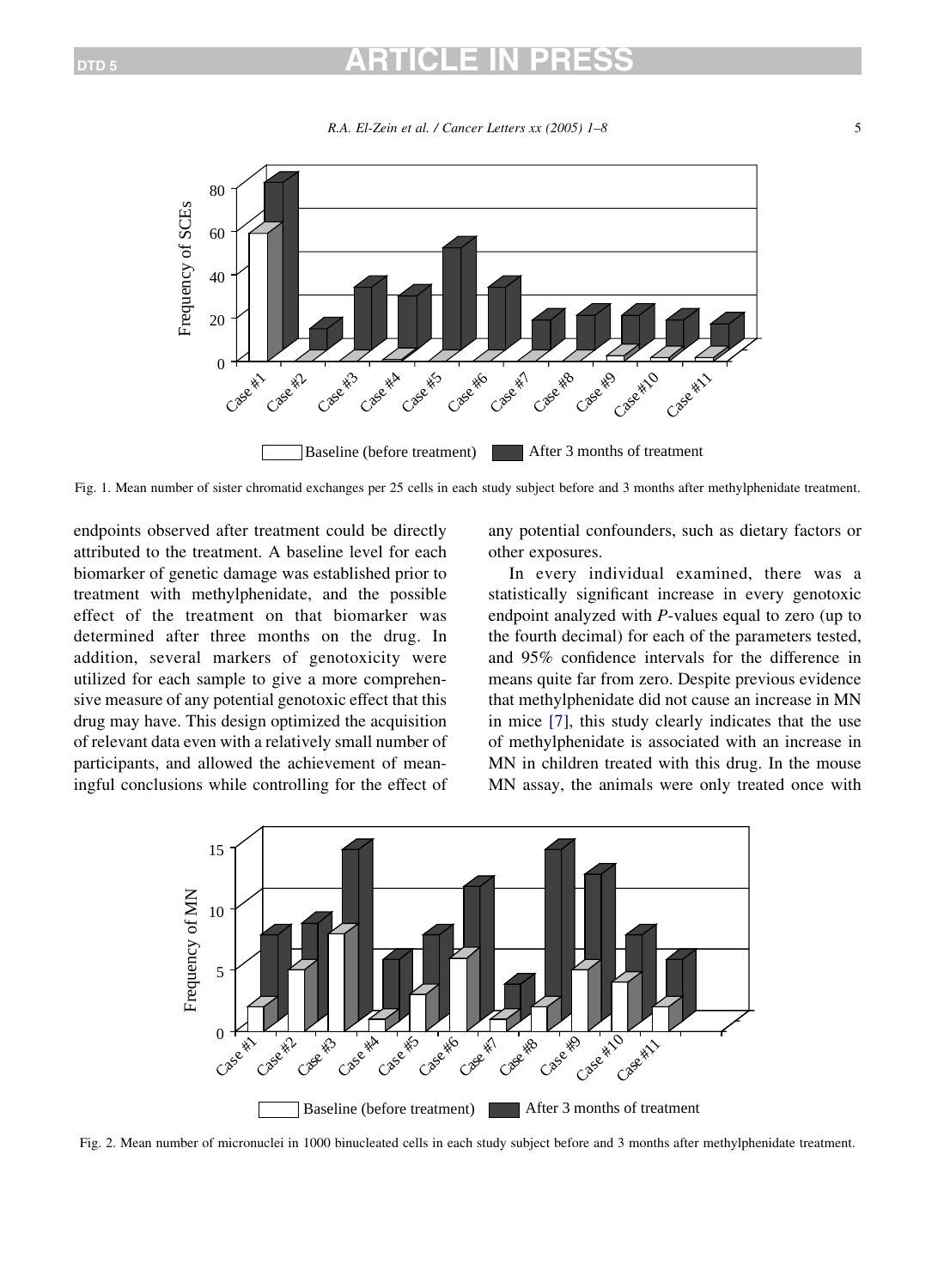<span id="page-5-0"></span>6 R.A. El-Zein et al. / Cancer Letters xx (2005) 1–8



Fig. 3. Mean number of nucleoplasmic bridges in 1000 binucleated cells in each study subject before and 3 months after methylphenidate treatment.

the drug. In our study, the children received therapeutic doses (20–54 mg/day) of methylphenidate daily for 3 months. Thus, extended exposure may be responsible for the difference in the results of the animal studies. It is important to point out that in the animal bioassay studies, where prolonged administration of methylphenidate occurred, liver tumors developed in mice [\[3\].](#page-6-0) Differences in metabolism of the drug between species may also have affected the results of these studies. The metabolism of methylphenidate is reported to involve de-esterification, with the primary metabolite in humans being ritalinic acid (80% in urine) [\[18\].](#page-7-0) We could not find quantitative data for ritalinic acid production in mice, but the levels of ritalinic acid seen in rats and dogs are significantly lower (35–40% and 23%, respectively, after oral administration) than the levels reported in humans [\[18\].](#page-7-0) At present, we do not know the exact mechanism responsible for the genotoxic response that we observed in children following administration of methylphenidate.

We used cytogenetic endpoints to identify the possible genotoxic effects of methylphenidate treatment because of the relevance of these endpoints as biomarkers for genetic damage related to cancer [\[16\]](#page-7-0). It is well documented that the frequency of CA in circulating lymphocytes is a relevant biomarker for cancer risk in humans, reflecting both early biological effects of exposure to genotoxic carcinogens and individual susceptibility. This correlation between CA and cancer risk was found regardless of known exposure to carcinogens, which indicates that an increase in CA frequency is, in itself, a strong biomarker for elevated risk of cancer (reviewed by [\[19\]](#page-7-0)). Only one study addressing the carcinogenesis of methylphenidate in humans was located in the literature [\[20\]](#page-7-0). Its usefulness in addressing the carcinogenesis of methylphenidate in humans is limited because of its design as a hypothesis generating study. Our results, coupled with the positive cancer bioassay data in laboratory animals, provide a strong argument that methylphenidate should be further investigated.

Table 2 Summary of the cytogenetic data

| Endpoint          | $Mean + SEM$<br>before treatment | Mean $+$ SEM after 3<br>months of treatment | $P$ -value <sup>a</sup> |
|-------------------|----------------------------------|---------------------------------------------|-------------------------|
| $CA^b$            | $1.67 + 0.27$                    | $5.08 + 0.54$                               | 0.000                   |
| SCEs <sup>c</sup> | $6.09 + 5.30$                    | $26.27 + 6.03$                              | 0.000                   |
| MN <sup>d</sup>   | $3.55 + 0.68$                    | $8.46 + 1.13$                               | 0.000                   |
| NPR <sup>e</sup>  | $2.18 + 0.54$                    | $6.18 + 0.80$                               | 0.000                   |

<sup>a</sup> The difference between the levels of each end point before treatment and after treatment was significantly different  $(P=0.000)$ .

<sup>b</sup> Mean number of breaks in all study subject before and 3 months after methylphenidate treatment.

Mean number of sister chromatid exchanges in all study subject before and 3 months after methylphenidate treatment.

<sup>d</sup> Mean number of micronuclei in all study subject before and 3 months after methylphenidate treatment.

Mean number of nucleoplasmic bridges in all study subject before and 3 months after methylphenidate treatment.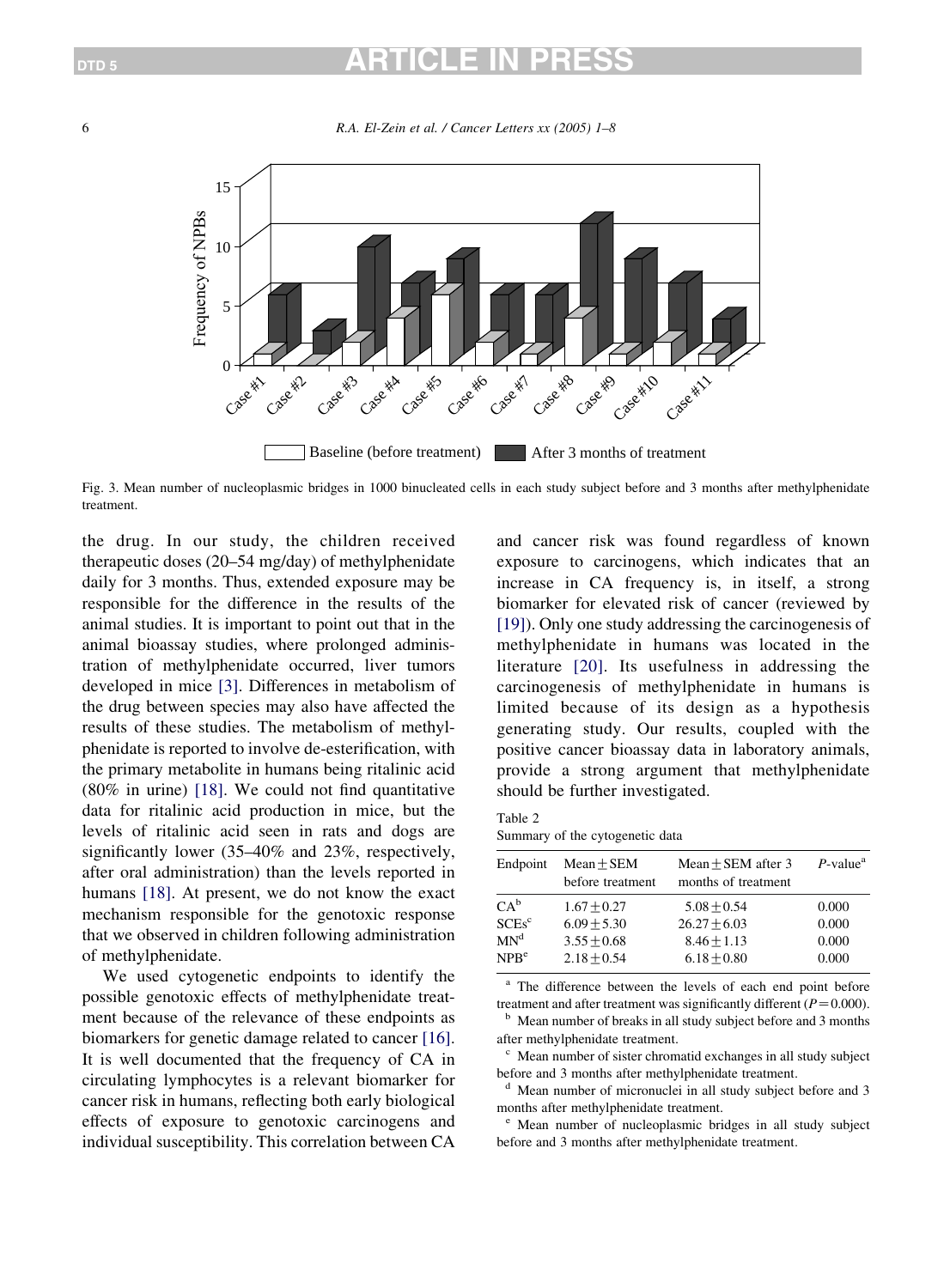<span id="page-6-0"></span>While twelve subjects may represent a relatively small sample size, our study is remarkable in the consistency of the increase in every type of cytogenetic endpoint monitored, in every child receiving the drug, when the results from the pretreatment period were compared with the results after three months of treatment. While it should be noted that the data should be replicated and expanded by further studies in a larger population before a definitive conclusion about the genotoxicity of methylphenidate can be attained, the results presented herein raise many important questions. For example, what is the reversibility of the cytogenetic effects observed when the use of the drug is terminated? Could the same clastogenic effects observed in children be observed in adults? Would the effects observed be exacerbated with an increased length of drug intake? One alternative treatment available for ADHD is Adderall, which is also an amphetamine-based drug like methylphenidate. However, in a recent study, investigators reported an increase in genetic damage in adult methamphetamine users [\[21\]](#page-7-0). Therefore, it is imperative that treatment with amphetamine-based, and other structurally related drugs, be monitored for genotoxic effects in children as well. Another major issue not addressed is the question of the role that genetic susceptibility may play in the observed effects. Although every child showed increases in the measures of genotoxicity monitored, the magnitude of the response varied considerably between individuals. It is now well documented that genetic polymorphisms in certain genes, such as metabolic and DNA repair genes, affect the level of genetic damage in individuals exposed to genotoxic chemicals [\[22–24\]](#page-7-0). It therefore remains to be seen if polymorphisms in susceptibility genes would affect the genotoxic response observed with methylphenidate.

In conclusion, the lack of research on the long-term effects of methylphenidate use in humans warrants great concern. At present, it is not clear what the longterm effects would be for children who took methylphenidate 10 or 20 years ago or for those who are currently being treated with this drug. Clearly, this study opens the door for further larger studies that address these issues in order to establish the safety of methylphenidate, as well as possible replacement drugs, for the treatment of ADHD.

#### Acknowledgements

We express our thanks to Drs Marinel M. Ammenheuser and Jonathan B. Ward Jr. for critically reading this manuscript and making editorial suggestions. We also would like to acknowledge Rebecca Brodwick for her steadfast effort in executing this study, especially the recruitment of the participants.

#### References

- [1] J.M. Swanson, M. Lerner, L. Williams, More frequent diagnosis of attention deficit-hyperactivity disorder, N. Engl. J. Med. 333 (1995) 944.
- [2] T. Woodworth, DEA Congressional Testimony, [http://www.](http://www.dea.gov/pubs/cngrtest/ct051600.htm) [dea.gov/pubs/cngrtest/ct051600.htm.](http://www.dea.gov/pubs/cngrtest/ct051600.htm)
- [3] J.K. Dunnick, J.R. Hailey, Experimental studies on the longterm effects of methylphenidate hydrochloride, Toxicology 103 (1995) 77–84.
- [4] J.K. Dunnick, M.R. Elwell, J.K. Haseman, Decreased incidence of spontaneous mammary gland neoplasms in female F344 rats treated with amphetamine, methylphenidate, or codeine, Cancer Lett. 102 (1996) 77–83.
- [5] K. Mortelmans, S. Haworth, T. Lawlor, W. Speck, B. Tainer, E. Zeiger, Salmonella mutagenicity tests: II. Results from the testing of 270 chemicals, Environ. Mutagen. 7 (1986) 1–119.
- [6] NTP, National Toxicology Program Carcinogenesis technical report series; National Toxicology Program; US Department of Health and Human Services 439 (1995) 1–70.
- [7] S.K. Teo, R.H. San, V.O. Wagner, R. Gudi, D.I. Stirling, S.D. Thomas, V.D. Khetani, D-Methylphenidate is nongenotoxic in in vitro and in vivo assays, Mutat. Res. 537 (2003) 67–79.
- [8] C.J. Rudd, A.D. Mitchell, J. Spalding, Mouse lymphoma cell mutagenesis assay of coded chemicals incorporating analyses of the colony size distributions, Environ. Mol. Mutagen. 5 (1983) 419.
- [9] P.J. Price, E.A. Gregory, P.C. Skeen, Ritalin, benzedrine and dexedrine do not transform F 1706 rat cells, Cancer Lett. 5 (1978) 345–349.
- [10] E.J. Matthews, J.W. Spalding, R.W. Tennant, Transformation of BALB/c-3T3 cells: V. Transformation responses of 168 chemicals compared with mutagenicity in Salmonella and carcinogenicity in rodent bioassays, Environ. Health Perspect. 101 (1993) 347–482.
- [11] S.M. Gallaway, M.J. Armstrong, C. Reuben, S. Colman, B. Brown, C. Cannon, et al., Chromosome aberrations and sister chromatid exchanges in Chinese hamster ovary cells, evaluation of 108 chemicals, Environ. Mol. Mutagen. 10 (1987) 1–175.
- [12] A.P. Walker, K.W. Dumars, Commonly used pediatric drugs, sister chromatid exchanges and the cell cycle, Am. J. Hum. Genet. 29 (1977) 110A.